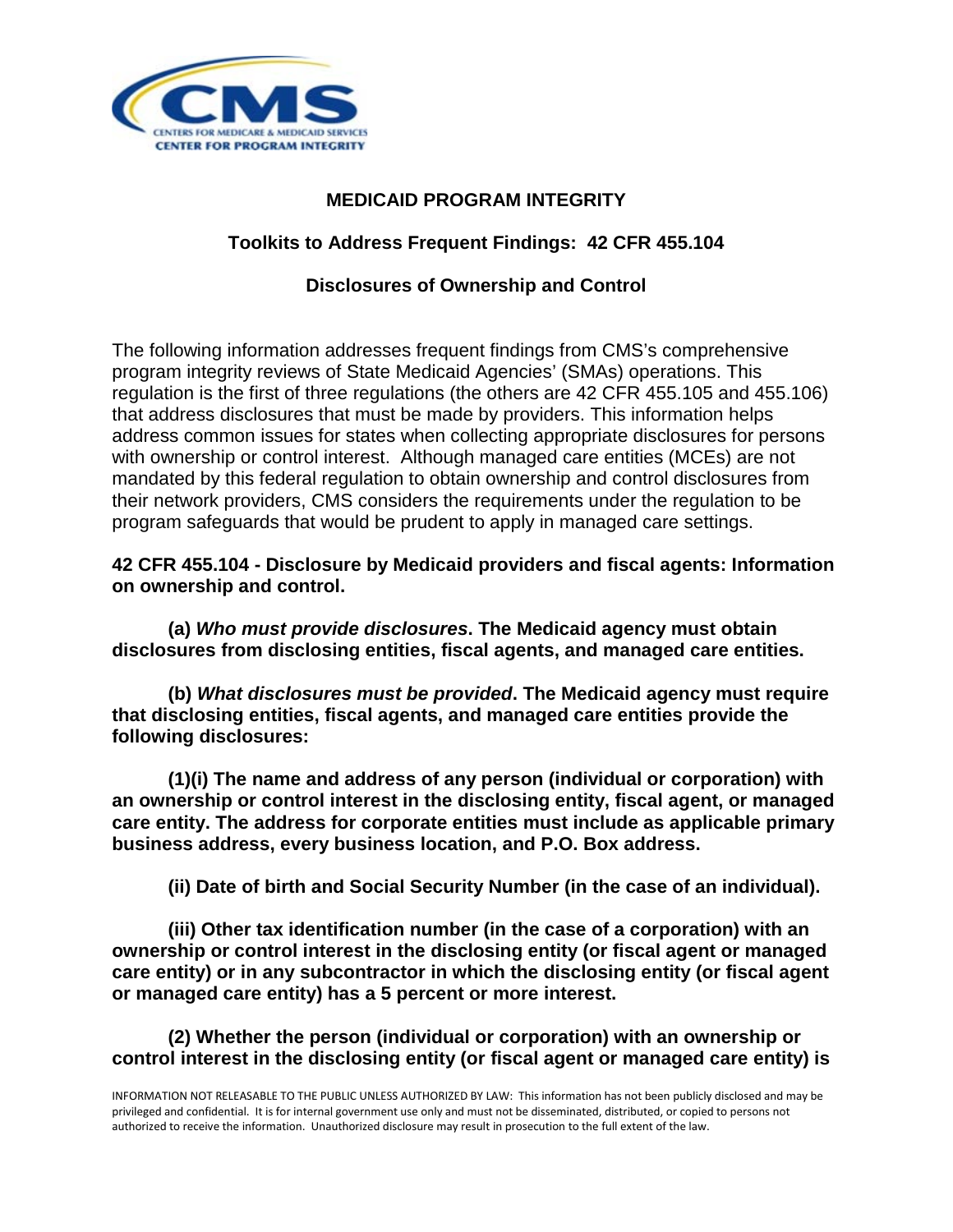**related to another person with ownership or control interest in the disclosing entity as a spouse, parent, child, or sibling; or whether the person (individual or corporation) with an ownership or control interest in any subcontractor in which the disclosing entity (or fiscal agent or managed care entity) has a 5 percent or more interest is related to another person with ownership or control interest in the disclosing entity as a spouse, parent, child, or sibling.**

**(3) The name of any other disclosing entity (or fiscal agent or managed care entity) in which an owner of the disclosing entity (or fiscal agent or managed care entity) has an ownership or control interest.**

**(4) The name, address, date of birth, and Social Security Number of any managing employee of the disclosing entity (or fiscal agent or managed care entity).**

**(c)** *When the disclosures must be provided***.**

**(1***) Disclosures from providers or disclosing entities***. Disclosure from any provider or disclosing entity is due at any of the following times:**

**(i) Upon the provider or disclosing entity submitting the provider application.**

**(ii) Upon the provider or disclosing entity executing the provider agreement.**

**(iii) Upon request of the Medicaid agency during the re-validation of enrollment process under §455.414.**

**(iv) Within 35 days after any change in ownership of the disclosing entity.**

**(2)** *Disclosures from fiscal agents***. Disclosures from fiscal agents are due at any of the following times:**

**(i) Upon the fiscal agent submitting the proposal in accordance with the State's procurement process.**

**(ii) Upon the fiscal agent executing the contract with the State.**

**(iii) Upon renewal or extension of the contract.**

**(iv) Within 35 days after any change in ownership of the fiscal agent.**

**(3)** *Disclosures from managed care entities***. Disclosures from managed care entities (MCOs, PIHPs, PAHPs, and HIOs), except PCCMs are due at any of the following times:**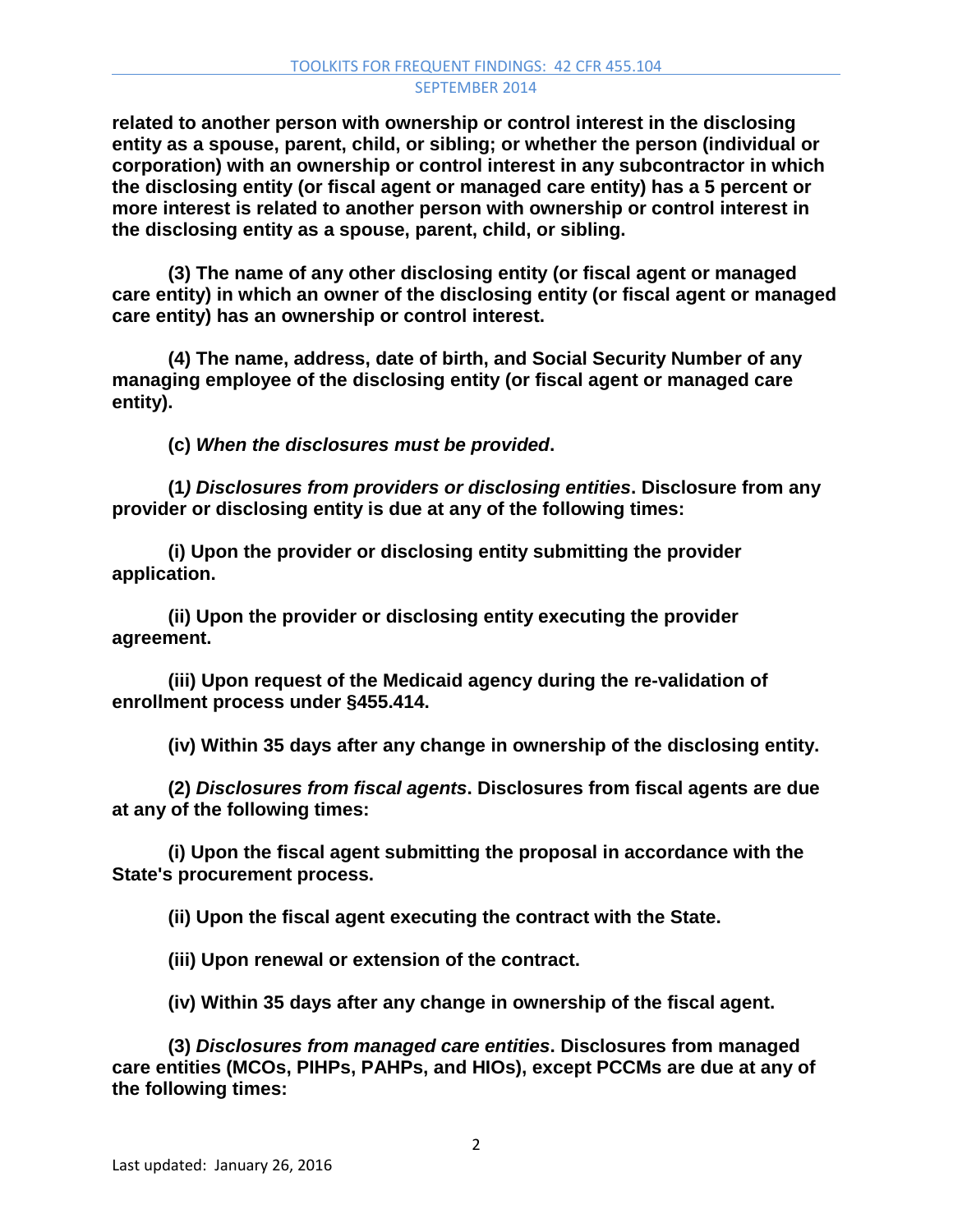**(i) Upon the managed care entity submitting the proposal in accordance with the State's procurement process.**

**(ii) Upon the managed care entity executing the contract with the State.**

**(iii) Upon renewal or extension of the contract.**

**(iv) Within 35 days after any change in ownership of the managed care entity.**

**(4)** *Disclosures from PCCMs***. PCCMs will comply with disclosure requirements under paragraph (c)(1) of this section.**

**(d)** *To whom must the disclosures be provided***. All disclosures must be provided to the Medicaid agency.**

**(e)** *Consequences for failure to provide required disclosures***. Federal financial participation (FFP) is not available in payments made to a disclosing entity that fails to disclose ownership or control information as required by this section.**

This regulation has been, and continues to be, the most widely cited finding in our program integrity (PI) reviews in both fee-for-service and managed care settings. The Affordable Care Act made a number of changes to the Medicare and Medicaid programs and CHIP that enhance the provider and supplier enrollment process in order to improve the integrity of the programs and reduce fraud, waste, and abuse. Part of these enhancements expanded this regulation to include greater scrutiny of managing employees of disclosing entities and capture additional information on individuals and corporate entities.

One of the reasons for the repeated findings with this regulation is the complexity of requirements contained within it. Because of this, we have broken down the regulation into its subparts for better clarification and provided examples<sup>[1](#page-2-0)</sup> where we thought they might be helpful. Each regulation subpart is cited in a box, followed by *Common Issues* we have observed in our reviews and *Solutions* that states could implement to ensure compliance with the regulation.

l

<span id="page-2-0"></span> $1$  Examples are provided for illustrative purposes only and are not intended to imply specific requirements of CMS.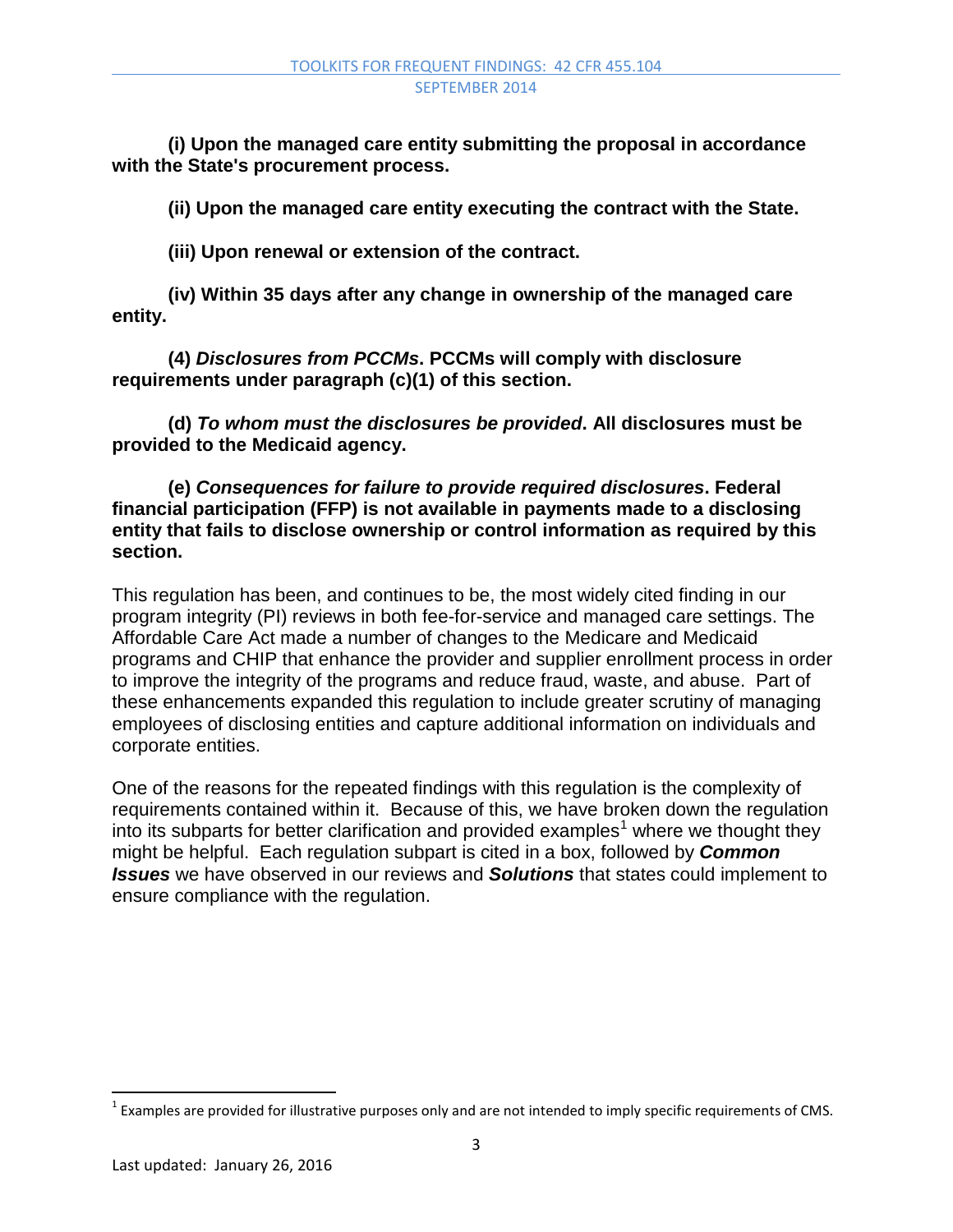455.104(a) *Who must provide disclosures.* The Medicaid agency must obtain disclosures from disclosing entities, fiscal agents, and managed care entities.

This section of the regulation explains from which parties the SMA **must** collect disclosures of ownership and control. Within this subpart is mention of "disclosing entities." "Disclosing entity" has a unique definition under 42 CFR 455.101:

*Disclosing entity* means a Medicaid provider (other than an individual practitioner or group of practitioners), or a fiscal agent.

"Disclosing entities" normally are corporations or partnerships where there are owners, officers, partners, or managing employees<sup>[2](#page-3-0)</sup> who run the company. Disclosures on these individuals are captured as these parties are considered "behind the scenes" and direct how the organization will operate. They are responsible for decisions made in policies and procedures for how services will be provided and for billing. Examples of entities that would be considered "disclosing entities" include, but are not limited to:

- Hospitals
- Nursing homes
- Community Mental Health Centers
- Home Health Agencies
- Group homes
- Clinical labs
- Pharmacies
- Managed care organizations
- Fiscal agents for the state

Individual practitioners and/or groups of practitioners are excluded from this definition as these are direct-care providers responsible for their own business. As providers, they are already directly enrolling in the Medicaid program, and there are no "behind the scenes" individuals. As part of the enrollment process, the state is already collecting information on the provider, whereas, with a "disclosing entity," if the state only collected the information on the provider (such as a hospital), it would not learn of the other parties who are responsible for the operations of the hospital. Examples of providers who would be excluded from the definition of "disclosing entity" include, but are not limited to:

- Solo practitioners such as an individual physician, psychologist, or chiropractor.
- Group of individual practitioners, such as a group of cardiologists, or a group of radiologists.

l

<span id="page-3-0"></span> $^{2}$  "Managing employee" is defined in 42 CFR 455.101 as "a general manager, business manager, administrator, director, or other individual who exercises operational or managerial control over, or who directly or indirectly conducts the day-to-day operation of an institution, organization, or agency."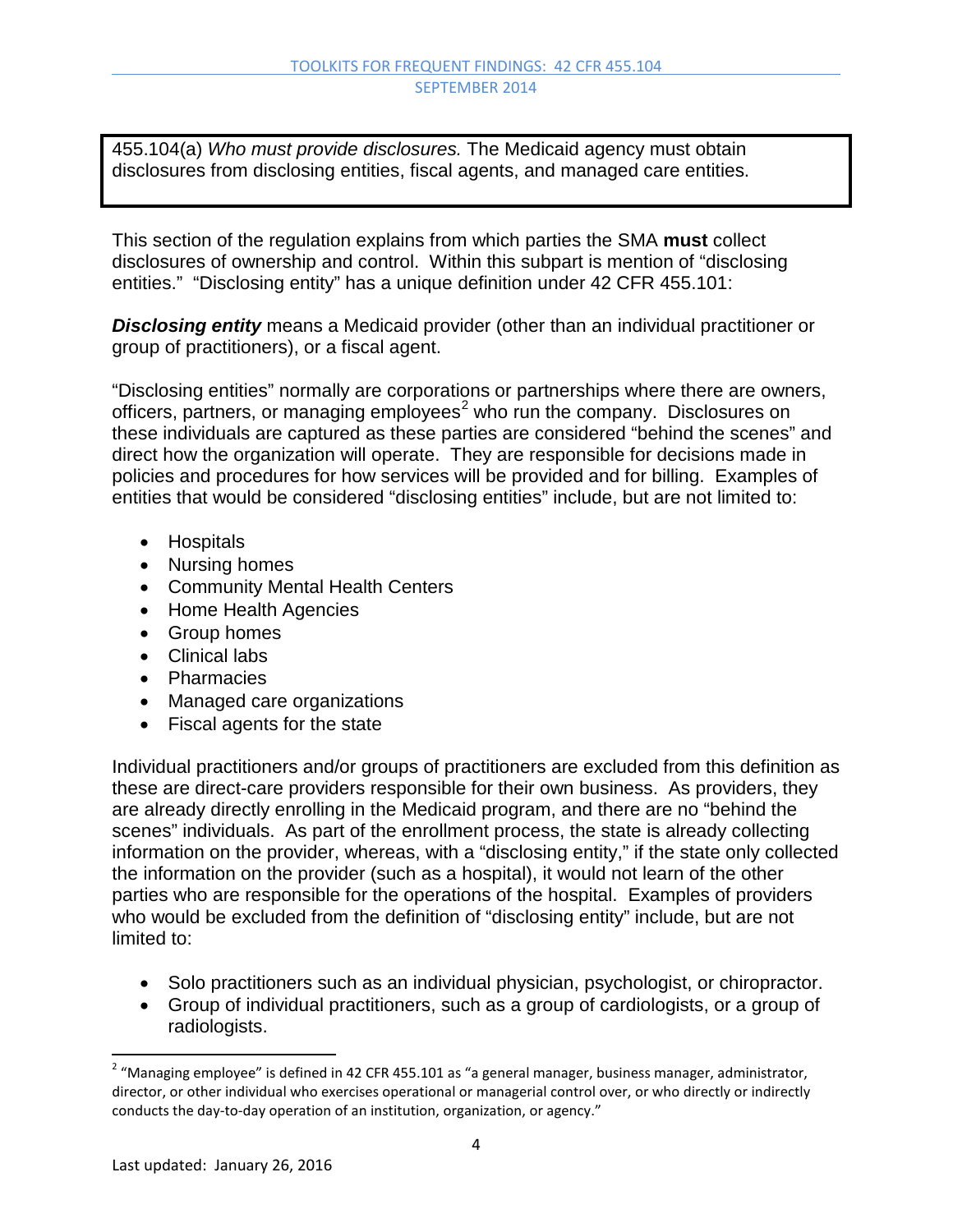### *Common Issue:*

• States do not collect all the necessary 455.104 disclosure information from fiscal agents and MCEs. This is often because a different component within the SMA (or even outside the SMA) is responsible for procuring state contracts, and this department may not be aware of 455.104 requirements and the need to collect disclosures prior to or at the time of executing a contract.

- a) State PI staff should be consulted on contract language between the SMA and any providers, MCEs, fiscal agents, or vendors to ensure that PI requirements are included, where applicable.
- b) State PI staff and provider enrollment (PE) staff that are knowledgeable about 455.104 disclosures could provide training to procurement staff on the regulations.
- c) State PI staff could share this toolkit and earlier guidance provided by CMS in *Best Practices for Medicaid Program Integrity Units' Collection of Disclosures in Provider Enrollment* (August 2010) with other state staff. The 2010 document can be found at: [http://www.cms.gov/Medicare-Medicaid-Coordination/Fraud-](http://www.cms.gov/Medicare-Medicaid-Coordination/Fraud-Prevention/FraudAbuseforProfs/Downloads/bppedisclosure.pdf)[Prevention/FraudAbuseforProfs/Downloads/bppedisclosure.pdf](http://www.cms.gov/Medicare-Medicaid-Coordination/Fraud-Prevention/FraudAbuseforProfs/Downloads/bppedisclosure.pdf)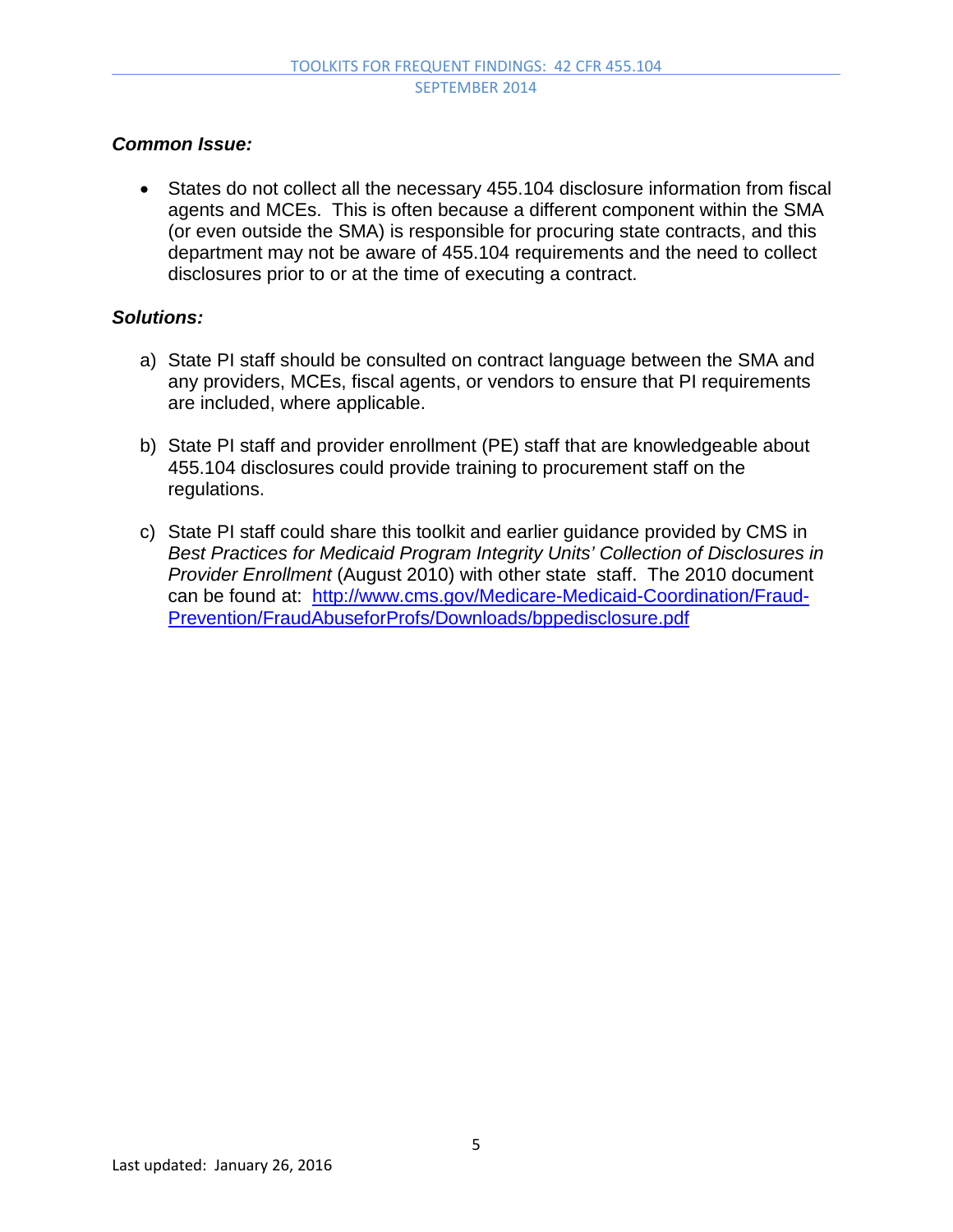455.104(b) *What disclosures must be provided.* The Medicaid agency must require that disclosing entities, fiscal agents, and managed care entities provide the following disclosures:

(1)(i) The name and address of any person (individual or corporation) with an ownership or control interest in the disclosing entity, fiscal agent, or managed care entity. The address for corporate entities must include as applicable primary business address, every business location, and P.O. Box address.

"Person with an ownership or control interest" is defined in 42 CFR 455.101:

*Person with an ownership or control interest* means a person or corporation that—

- a) Has an ownership interest totaling 5 percent or more in a disclosing entity;
- b) Has an indirect ownership interest equal to 5 percent or more in a disclosing entity;
- c) Has a combination of direct and indirect ownership interests equal to 5 percent or more in a disclosing entity;
- d) Owns an interest of 5 percent or more in any mortgage, deed of trust, note, or other obligation secured by the disclosing entity if that interest equals at least 5 percent of the value of the property or assets of the disclosing entity;
- e) Is an officer or director of a disclosing entity that is organized as a corporation; or
- f) Is a partner in a disclosing entity that is organized as a partnership.

### *Common Issues:*

1. States solicit disclosures and collect the names of some, but not **all,** parties listed under the 455.101 definition of a "person with an ownership or control interest." Many states solicit information only for those individuals or entities with a 5% ownership or control interest in sections 455.101(a)-(d) of the definition (see below) and do not solicit such disclosures for officers, directors, or partners, as defined in sections 455.101(e) and (f).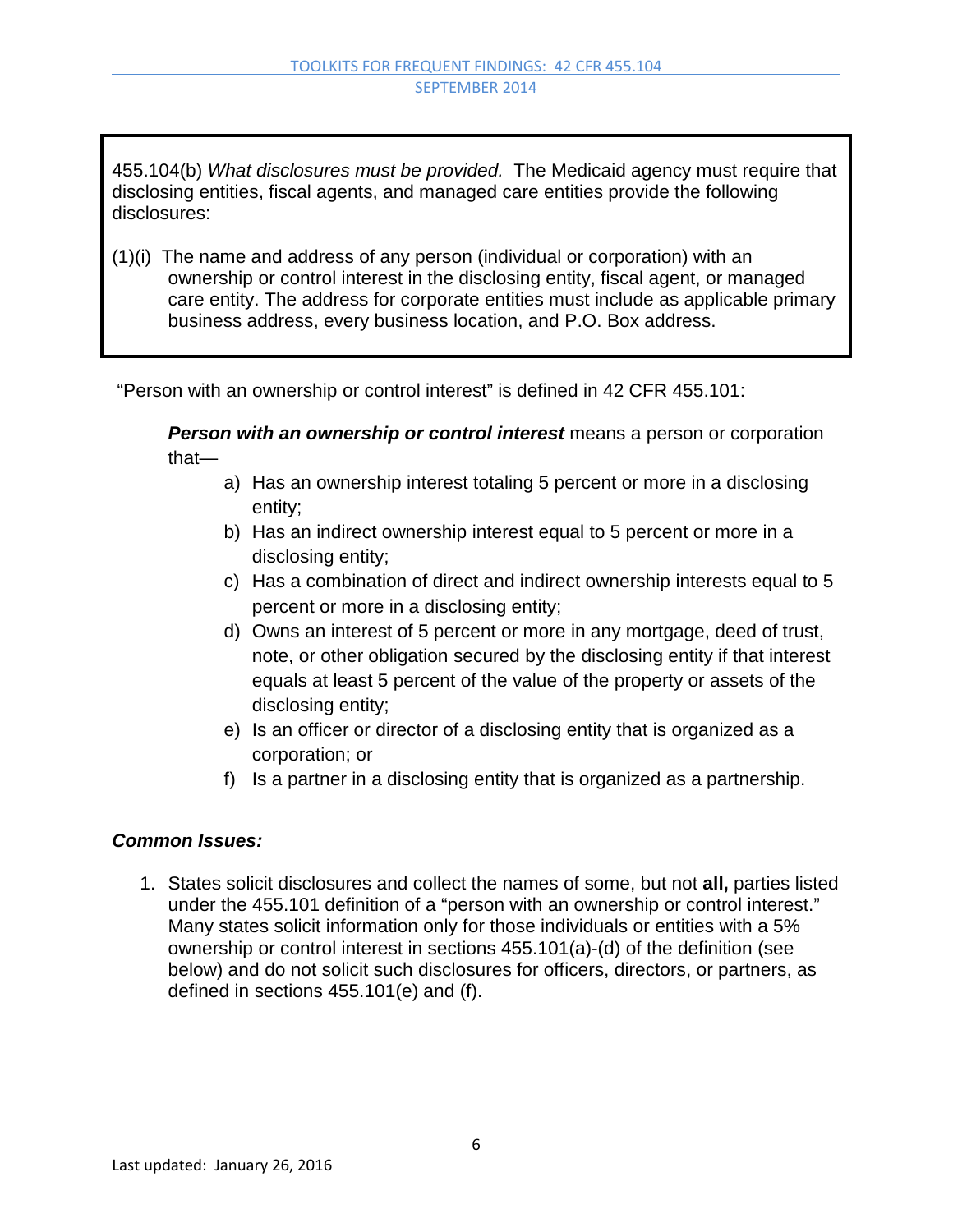2. States are collecting disclosure information on some, but not **all,** required parties. This is often discovered when other corporate or organizational documents are reviewed that have corporate officers listed who were not declared on the disclosure form. See example below.

Example:

An MCE's disclosure form contains the Chief Executive Officer. Later, the team reviews the state's contract and notes that the Vice President of Finance/Chief Financial Officer signed the contract but was not listed on the disclosure form.

3. Applications or disclosure forms do not capture all applicable addresses for a corporate entity that is listed by the provider. Instead, often there is only room for one address or the directions on the form do not direct the provider to list all applicable business addresses as required by the regulation. The list of addresses should include not only the sites where services are provided, but also any corporate headquarters address, if at a different location, and any P.O. Box addresses.

- a) Application forms or disclosure documents should clearly instruct the applicant to supply the names of **all** individuals or entities included under persons with an ownership or control interest. States may want to specify the types of parties to be listed in the directions or refer to definitions in another part of the document. (Some states include a list of the federal definitions with their application forms.)
- b) Be sure that enrollment and disclosure forms indicate that applicants should attach additional pages if needed to identify all parties with ownership or control interests.
- c) Have the applicant list the title of the individual (owner, chief executive officer, etc.). This helps state staff to ensure at a glance that all required parties are being collected.
- d) Internal controls such as checking corporate websites or state websites for registering corporations can provide additional quality assurance that the applicant is identifying all relevant parties.
- e) For owners, have the applicant indicate the percentage of ownership in the applicant.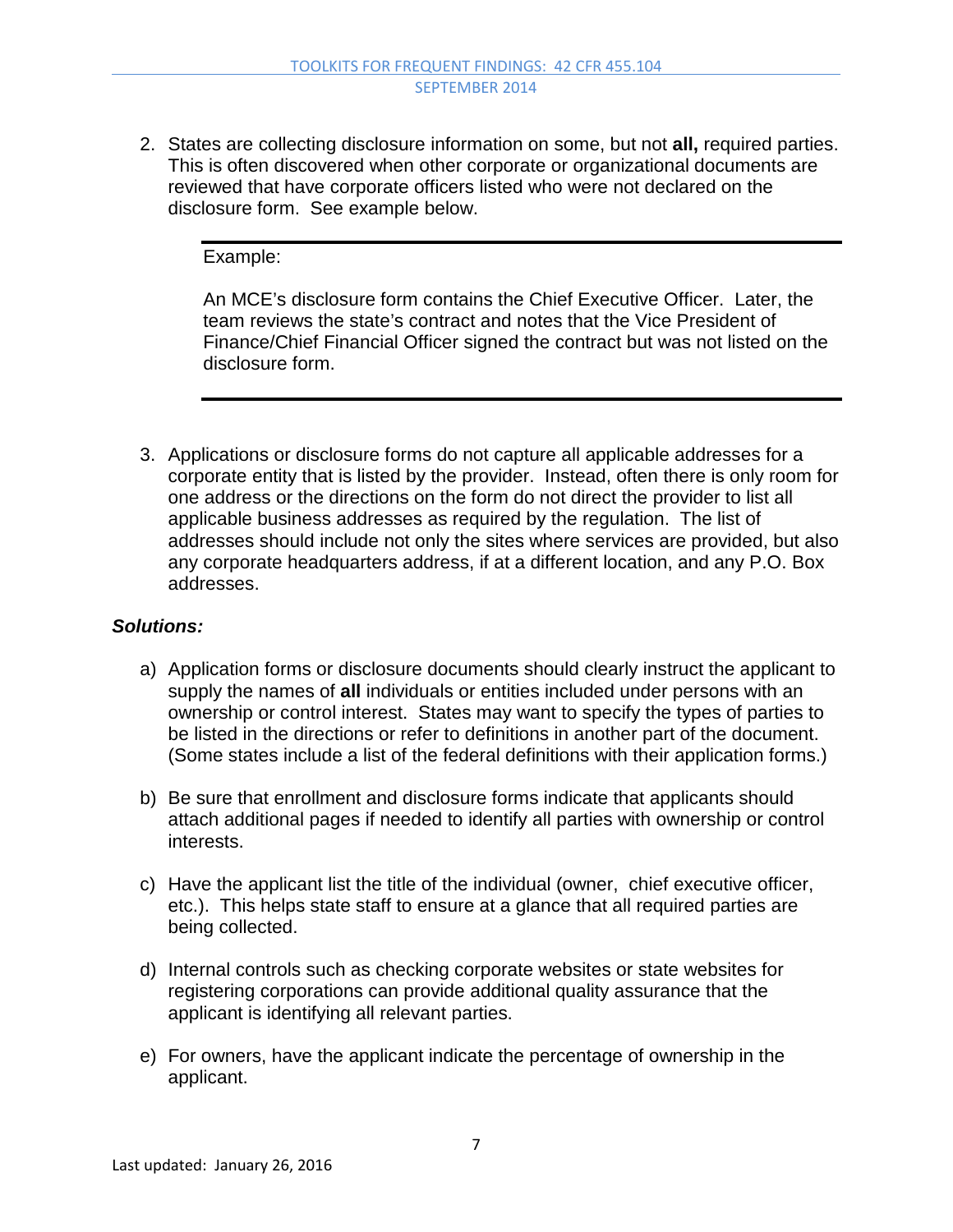- f) Board members should be listed with other parties under persons with ownership or control interest, to the extent they meet the definition of a person with an ownership or control interest at 455.101.
- g) Ensure that instructions on applications and disclosure forms direct the applicant to provide all applicable business addresses for corporate entities.

Note: For large corporations that may have several entities across the country, e.g. hospital corporation with 5-6 hospitals within the state and numerous others across the country, the applicant needs to provide the address of the corporate headquarters (regardless of where it is located), a listing of all businesses within the state where the applicant is applying to be a Medicaid provider, and all P.O. Box addresses that the organization uses for payment or other types of correspondence. See the following example.

Example:

Hospital Z is applying to be a Medicaid provider in the State of North Carolina. Hospital Z is 100% owned by AlphabetMed, Inc. which owns three other hospitals in North Carolina and many more across the country. AlphabetMed, Inc. is located in New Jersey. On the state's disclosure form, Hospital Z will need to list AlphabetMed, Inc. as its owner and include AlphabetMed's primary business address in New Jersey, along with the address of the other three hospitals it owns in North Carolina, and all P.O. Box addresses that AlphabetMed uses for payment or other types of correspondence.

h) Have space available and/or prompt for each type of address for corporate listings. This may include having a column for each type of address or a special section for corporate owner information that is separate from information on individual owners. See example on next page.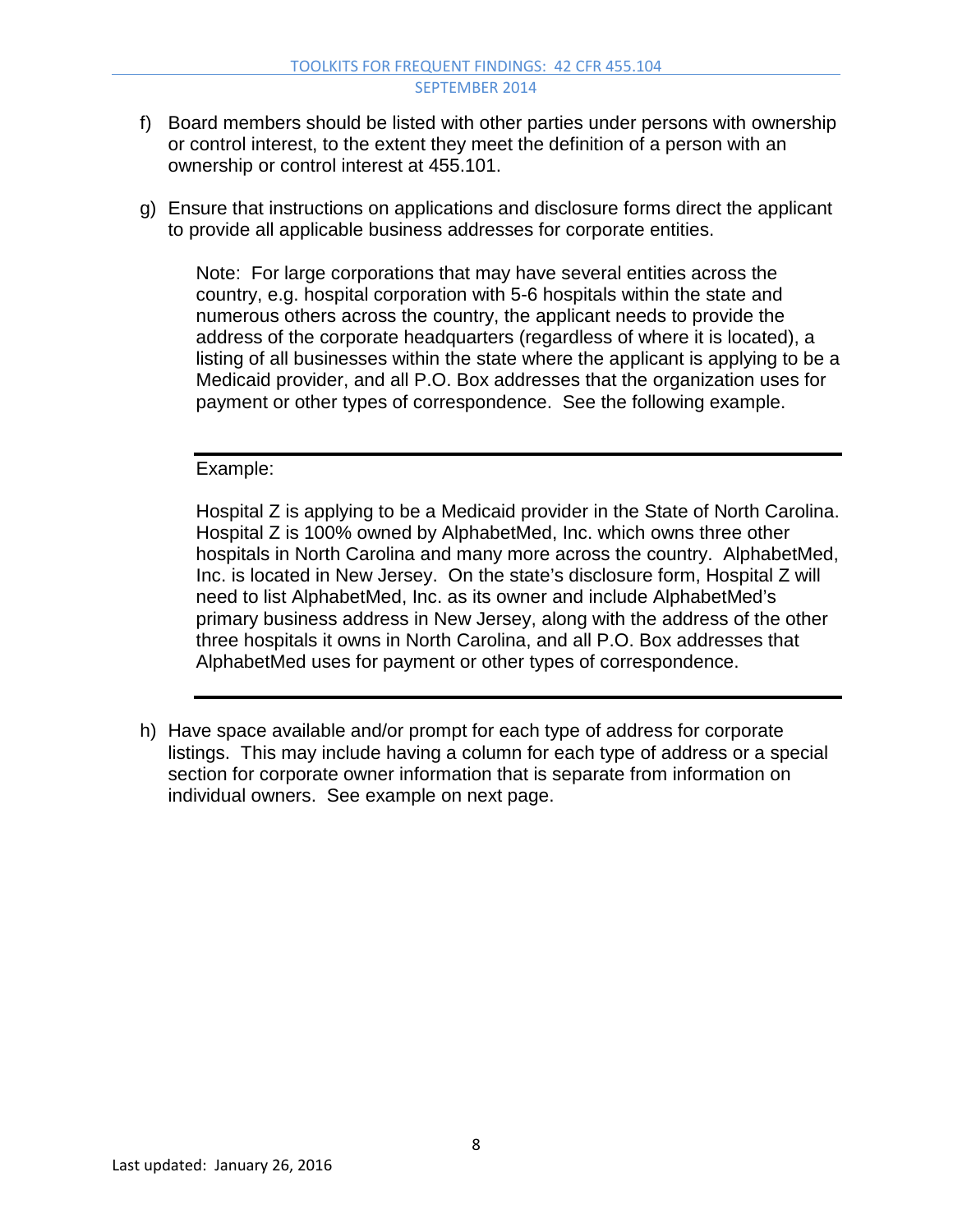455.104(b)(1)(ii) Date of birth and Social Security Number (in the case of an individual).

#### *Common Issues:*

• Enrollment application and/or disclosure forms do not capture the date of birth **and** social security number, along with the name and address of individuals listed for persons with an ownership or control interest in the applicant. These were new requirements under the Affordable Care Act, and some states have yet to update their forms.

#### *Solutions:*

- a) Update application and disclosure forms to comply with the new requirements.
- b) Have separate fields or columns (if using a table) for the applicant to indicate the name, address, date of birth, and Social Security Number for all individuals with an ownership or control interest.
	- c) As mentioned earlier, since the applicant may be listing corporate entities with an ownership or control interest along with individuals, it may help to have separate sections to list the various entities since different information is required for each. See the following example.

Example:

### **Section 7A: Individuals with an Ownership or Control Interest**

Please list all individuals with an ownership or control interest in the applicant. Include each person's name, address, date of birth (DOB), and Social Security Number (SSN). Also indicate the title (e.g. chief executive officer, owner) and if an owner, the percent of ownership. Please see the definition of "persons with an ownership or control interest" on page 3 to ensure that all individuals are included. Attach additional pages as needed.

| Name of<br>Individual | Title | %<br>Ownership<br>(if<br>applicable) | Address | <b>DOB</b> | <b>SSN</b> |
|-----------------------|-------|--------------------------------------|---------|------------|------------|
|                       |       |                                      |         |            |            |
|                       |       |                                      |         |            |            |
|                       |       |                                      |         |            |            |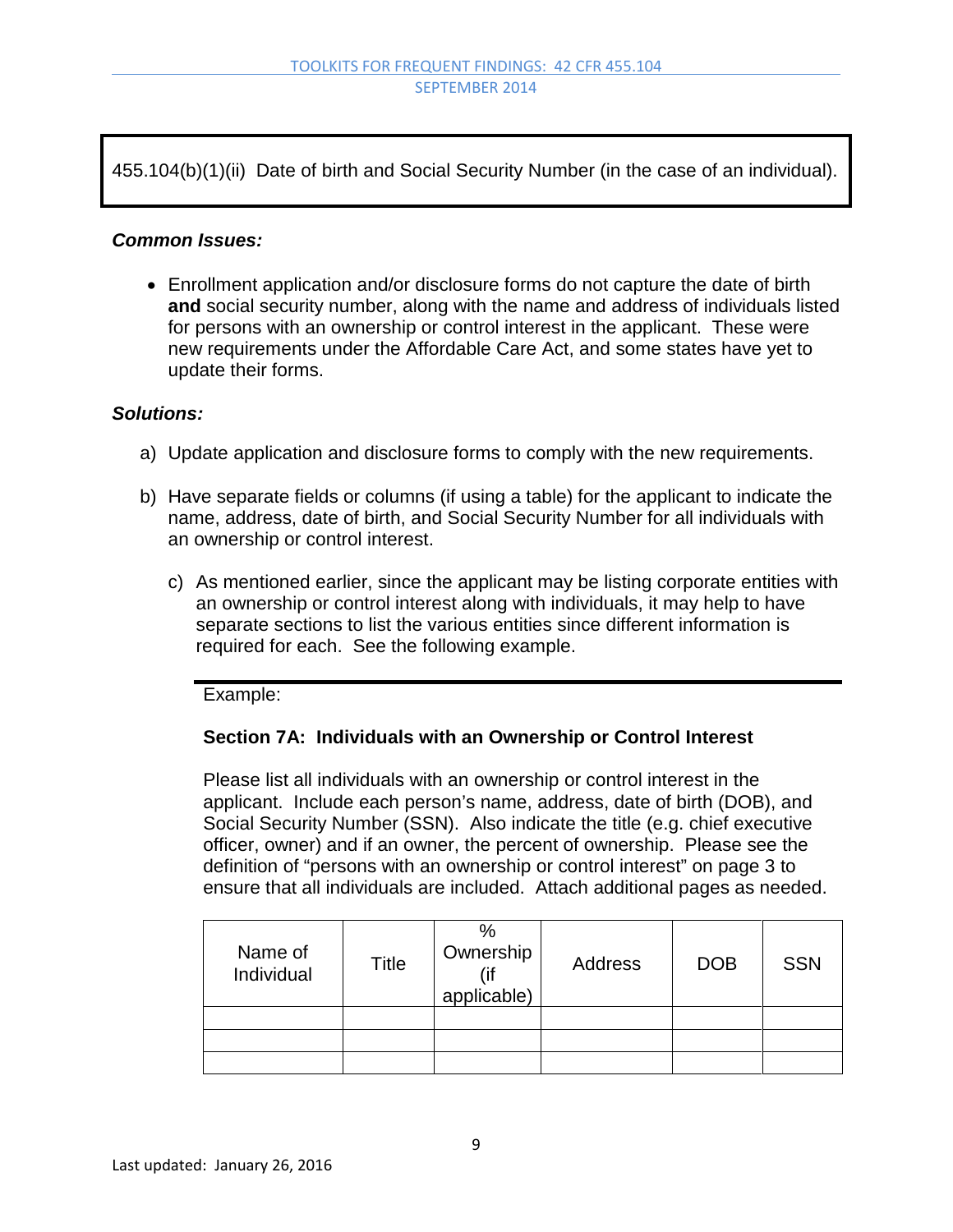### **Section 7B: Corporations with an Ownership or Control Interest**

Please list all corporations with an ownership or control interest in the applicant. Include the Tax Identification Number (TIN), the percent of ownership in the applicant, the primary business address, every business location, and P.O. Box address(es). Attach additional pages as needed.

| Name of<br>Corp. | TIN | %<br>Ownership | Primary<br><b>Business</b><br><b>Address</b> | Every<br><b>Business</b><br>Locations | P.O. Box<br>Address(es) |
|------------------|-----|----------------|----------------------------------------------|---------------------------------------|-------------------------|
|                  |     |                |                                              |                                       |                         |
|                  |     |                |                                              |                                       |                         |
|                  |     |                |                                              |                                       |                         |

455.104(b)(1)(iii) Other tax identification number (in the case of a corporation) with an ownership or control interest in the disclosing entity (or fiscal agent or managed care entity) or in any subcontractor in which the disclosing entity (or fiscal agent or managed care entity) has a 5 percent or more interest.

# *Common Issues:*

- 1. States' application or disclosure forms fail to solicit the tax identification number (TIN) of corporations listed as having ownership or control interest in the applicant.
- 2. States fail to solicit the TIN of subcontractors in which the applicant has a 5 percent or more ownership or control interest.

- a) Have a separate section of the application or disclosure form for collecting information on corporations with an ownership or control interest in the applicant. Have separate fields or columns for the name, all required business addresses, and the TIN for each corporation. This section could be listed before or after the listing of individuals with an ownership or control interest. See our example in the previous section.
- b) Although not required, it can be helpful to have the applicant list the percentage of ownership that the corporation holds in the applicant.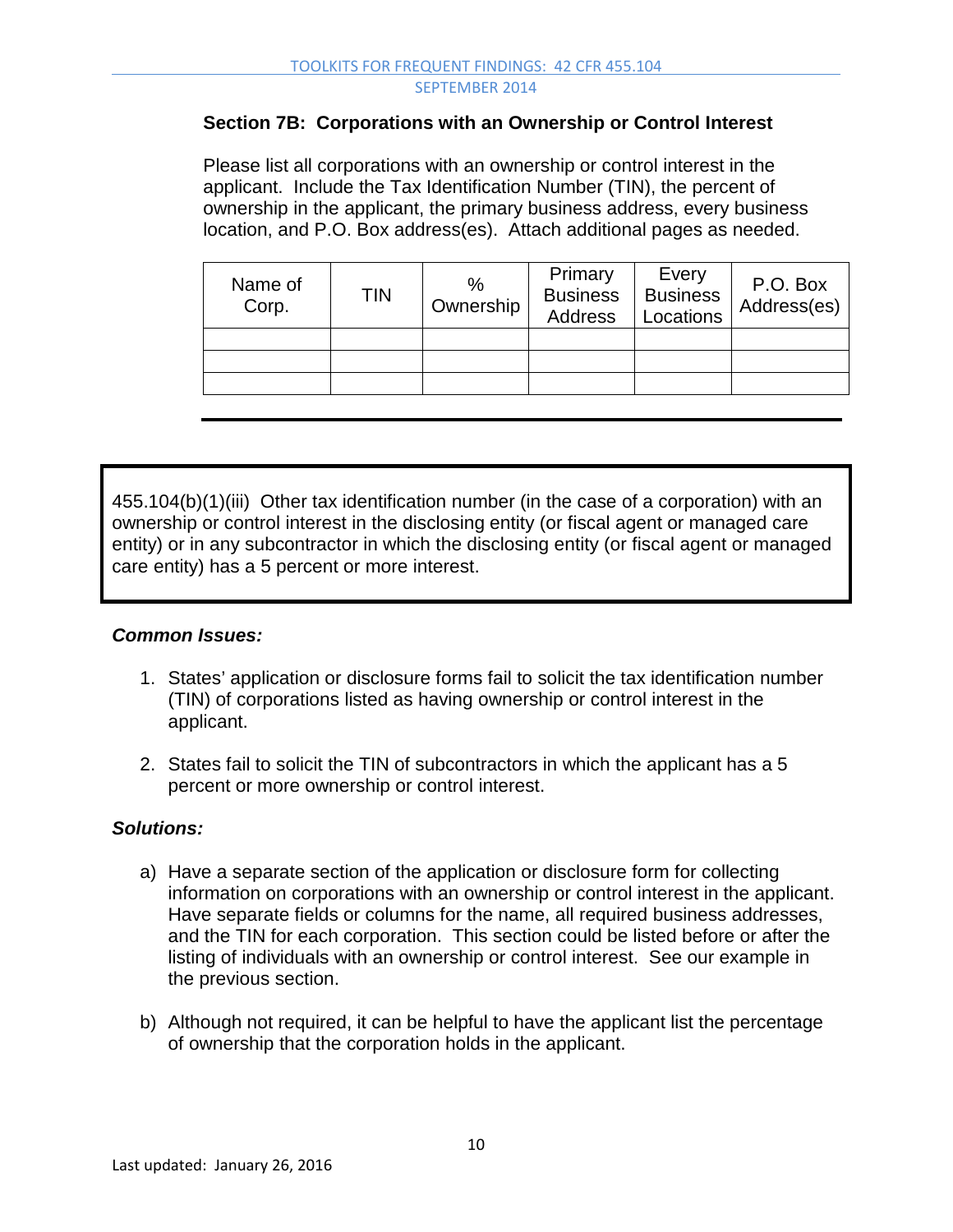- c) Have another section of the application or disclosure form for the applicant to list any subcontractor, along with the address and TIN, in which the applicant has a 5 percent or more ownership or control interest.
- d) Board members should be listed as managing employees, to the extent they meet the definition of a managing employee at 455.101.

455.104(b) (2) Whether the person (individual or corporation) with an ownership or control interest in the disclosing entity (or fiscal agent or managed care entity) is related to another person with ownership or control interest in the disclosing entity as a spouse, parent, child, or sibling; or whether the person (individual or corporation) with an ownership or control interest in any subcontractor in which the disclosing entity (or fiscal agent or managed care entity) has a 5 percent or more interest is related to another person with ownership or control interest in the disclosing entity as a spouse, parent, child, or sibling.

This is probably one of the most complex parts of the regulation as it deals with relationships among parties at two different levels. On the surface, the information may not seem relevant when enrolling providers. However, relationship information can become useful in an investigation where there may be collusion among family members of different organizations which are engaged in fraudulent or abusive activities.

### *Common Issues:*

- 1. States' application or disclosure forms fail to ask if any of the individuals who were listed as having an ownership or control interest are related as a spouse, parent, child, or sibling.
- 2. Forms do not correctly ask about relationships between individuals listed as having an ownership or control interest in the applicant and those individuals having an ownership or control interest in any subcontractors that were listed previously where the applicant has a 5 percent or more interest. See the example below of how an applicant with a 5 percent or more interest in a subcontractor should provide relevant disclosures.

Example:

A hospital applies to be a Medicaid provider. John Smith is the Chief Executive Officer of the hospital. The hospital owns 33 percent of an ambulatory surgical center where John's son is the Chief Financial Officer.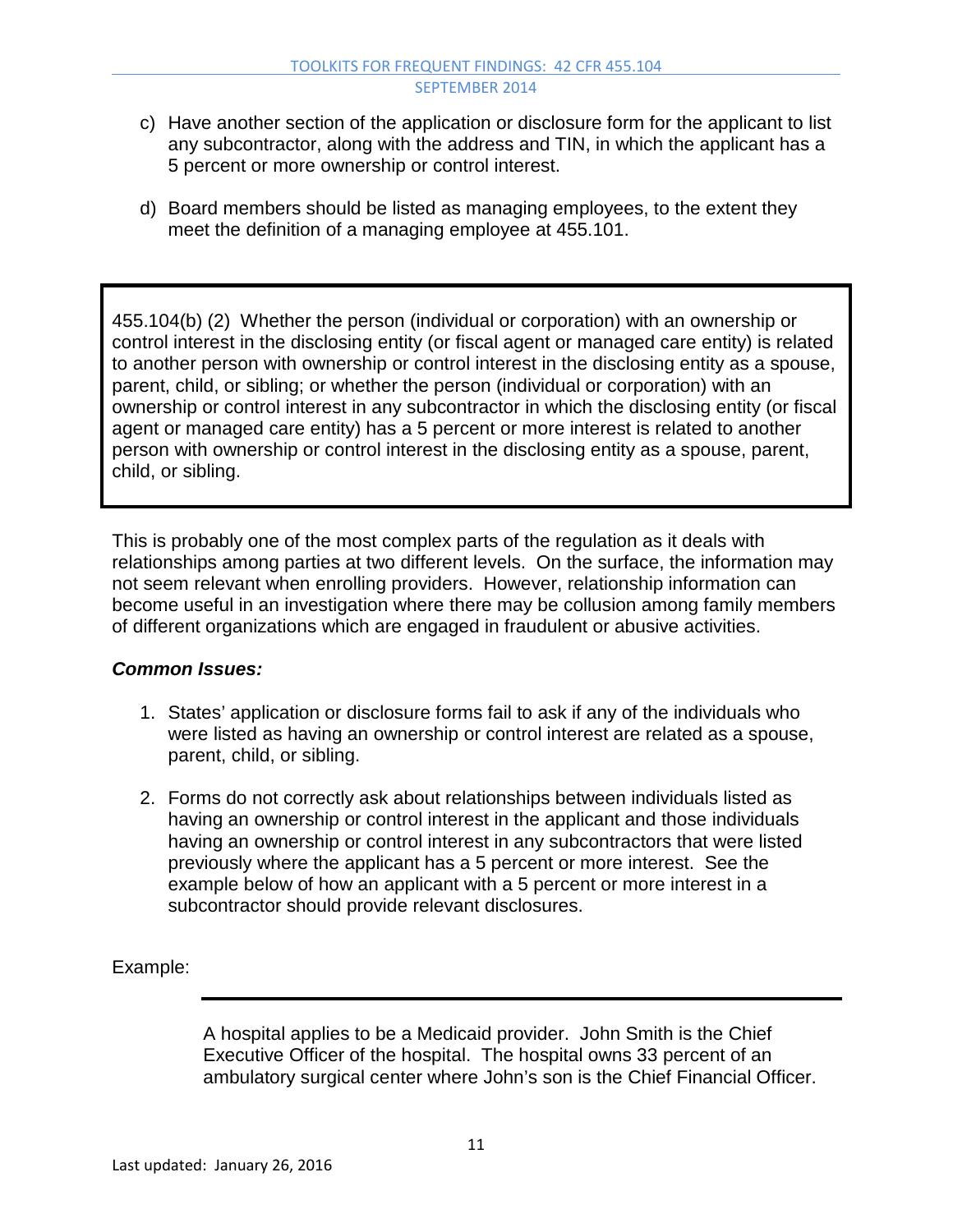The hospital subcontracts with the ambulatory surgical center to perform some of its outpatient procedures.

On the enrollment application or disclosure form, the hospital should disclose John Smith as a person with an ownership or control interest in the hospital since he is an officer.

Later in the enrollment application or disclosure form, the hospital should disclose the ambulatory surgical center as a subcontractor in which the hospital has a 5 percent or more interest since it owns 33 percent.

Last, the hospital should disclose that John Smith is related to a person with ownership or control interest in the ambulatory surgical center (his son is an officer) by indicating his name and the relationship.

## *Solutions:*

a) As this section of the regulation can be very confusing for providers who are completing the application or disclosure forms, it can help to ask specific questions for each subpart. See example below.

### Example:

If the state's application or disclosure form has all individuals with an ownership or control interest listed in one section–similar to section 7A in our earlier scenario–the form can later ask the question, "Are any parties listed in 7A related to each other as a spouse, parent, child, or sibling? If "Yes," please list their names and the relationship."

In a similar manner, if subcontractors, in which the applicant has a 5 percent or more interest, are listed in 7C (in our scenario above, this is where we would expect to see the ambulatory surgical center), a later question could ask, "Are any parties listed in 7A related to any individuals with an ownership or control interest in any of the subcontractors listed in 7C? If "Yes," please list their names and the relationship." In our scenario described previously, this is where we would expect to see John Smith and his son listed.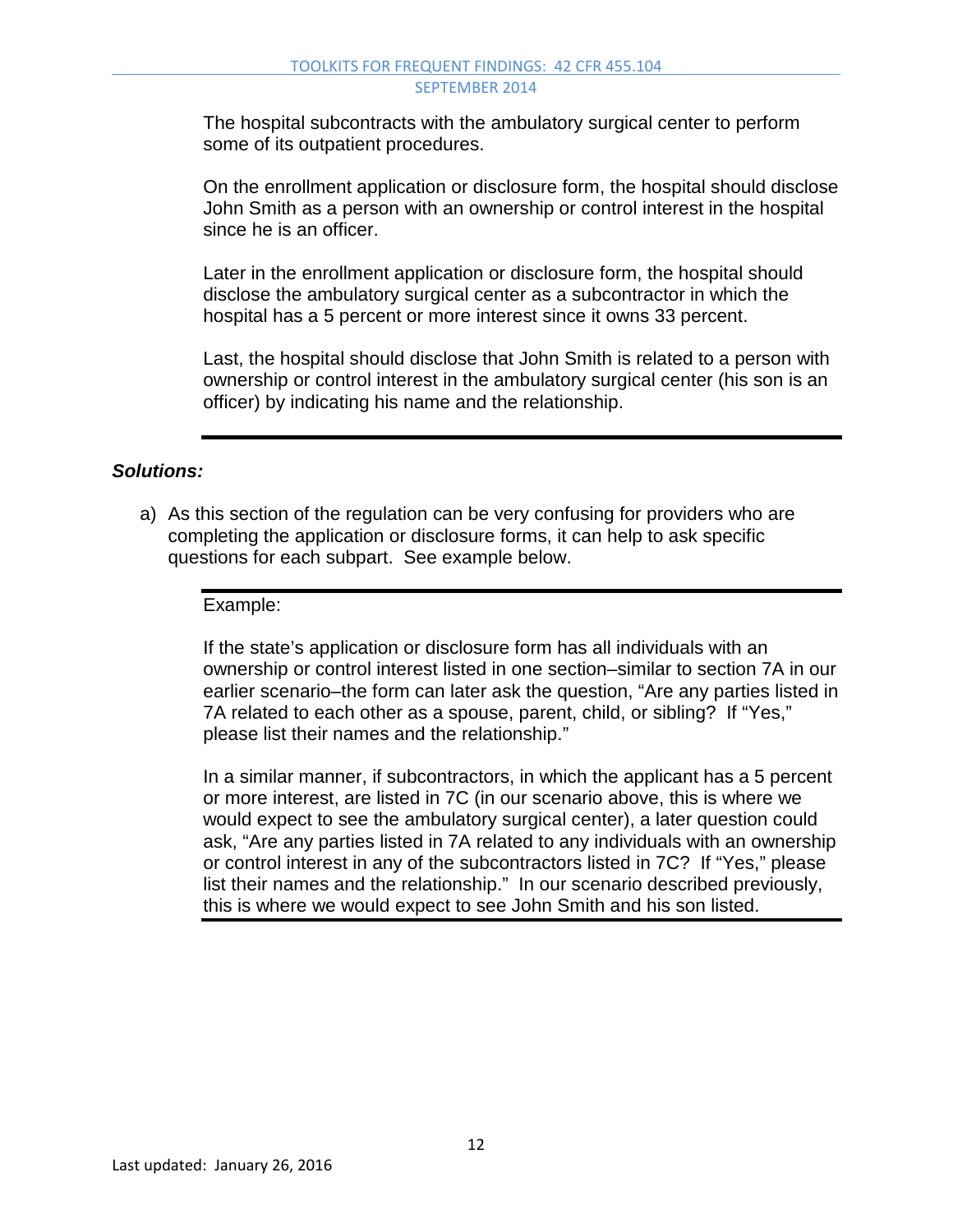455.104(b)(3) The name of any other disclosing entity (or fiscal agent or managed care entity) in which an owner of the disclosing entity (or fiscal agent or managed care entity) has an ownership or control interest.

Essentially, this subpart is asking if any **owners** of the applicant (not including parties with only a control interest) have an ownership or control interest in any other organization that would qualify as a disclosing entity. These other disclosing entities need not be subcontractors of the applicant.

"Other disclosing entity" in this section of the regulation has a uniquely different meaning from "disclosing entity" in section 455.104(a) discussed on page 2. Below is the definition of "other disclosing entity" as provided under 42 CFR 455.101:

*Other disclosing entity* means any other Medicaid disclosing entity and any entity that does not participate in Medicaid, but is required to disclose certain ownership and control information because of participation in any of the programs established under title V, XVIII, or XX of the Act. This includes:

- (a) Any hospital, skilled nursing facility, home health agency, independent clinical laboratory, renal disease facility, rural health clinic, or health maintenance organization that participates in Medicare (title XVIII);
- (b) Any Medicare intermediary or carrier; and
- (c) Any entity (other than an individual practitioner or group of practitioners) that furnishes, or arranges for the furnishing of, health-related services for which it claims payment under any plan or program established under title V or title XX of the Act.

Whereas "disclosing entity" is limited to Medicaid providers, "other disclosing entity" can include entities that are not enrolled in a Medicaid program.

### *Common Issue:*

• States fail to adequately solicit this information from the applicant which may be due to the complexity of the language in the regulation.

### *Solutions:*

a) To assist providers in completing this element of the application or disclosure form, we recommend using a clear step-by-step approach in describing the information being elicited.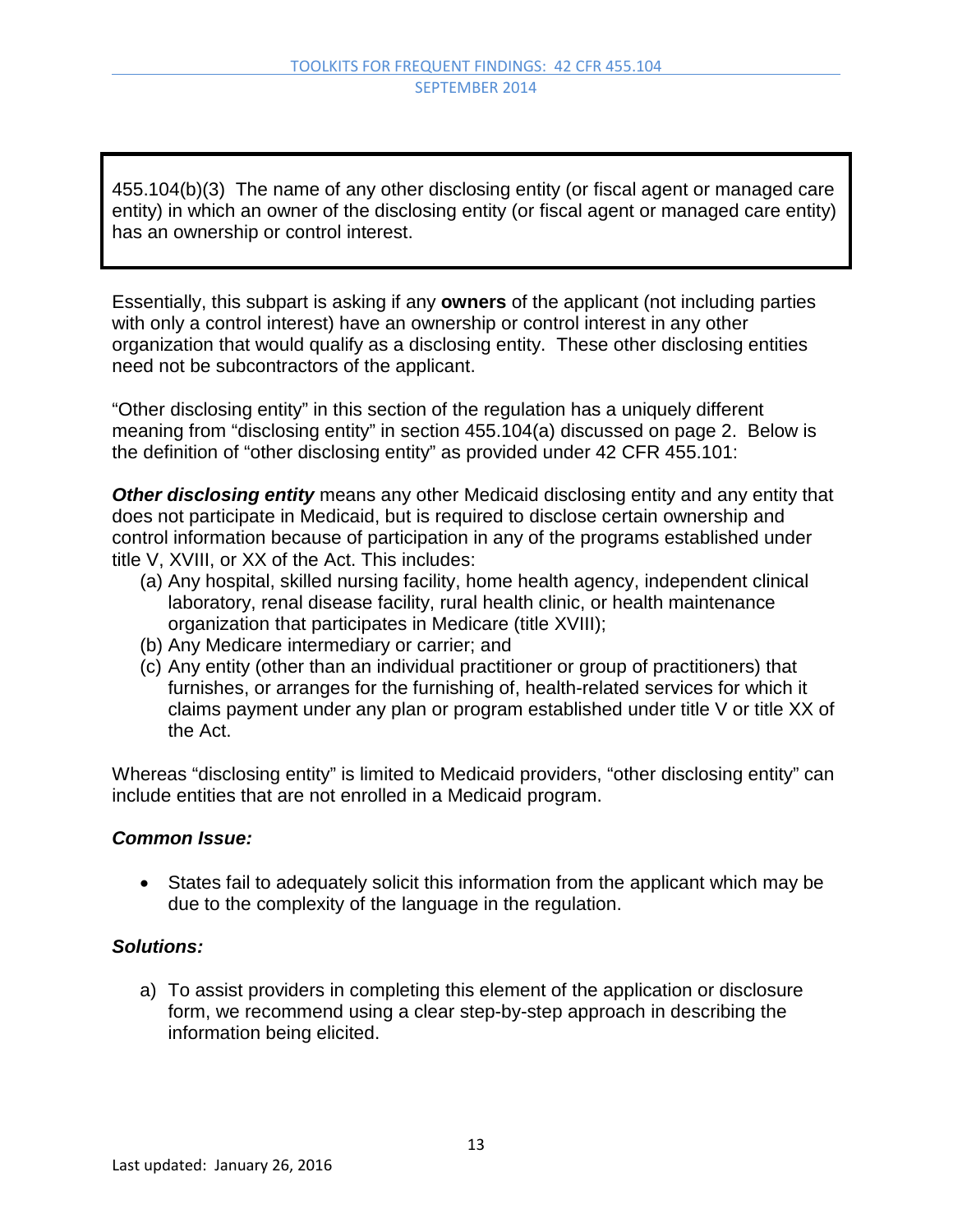#### Example:

Using the previous example where we have individual owners included in 7A and information on corporate owners included in section 7B, for this part of the regulation, the form could subsequently ask, "Do any of the **owners** listed in Sections 7A and 7B have an ownership or control interest in another organization(s) that would qualify as a disclosing entity? (Have options for the applicant to indicate "Yes" or "No.") If so, please list the name of each owner and the name of the other disclosing entity(ies) in which they have an ownership or control interest."

Note: It would be helpful at this point to include the definition of "other disclosing entity" from 42 CFR 455.101 or refer the applicant to the definition elsewhere in the application or disclosure form.

b) Because this question would not apply to providers who have no owners, such as non-profit corporations, it is important to have an option for the applicant to indicate "N/A." This can be achieved by having a box for the applicant to check or directing the provider to write in "N/A" for any questions that are not applicable. Note: An "N/A" response should be accepted only for those providers with no owners. If a provider lists owners on their list of persons with an ownership or control interest, then their response to this question should be "Yes" or "No."

455.104(b)(4) The name, address, date of birth, and Social Security Number of any managing employee of the disclosing entity (or fiscal agent or managed care entity).

### *Common Issue:*

1. As this is a new requirement under the Affordable Care Act, many states have yet to update their forms to include this information.

- a) Update application or disclosure forms to capture managing employee information.
- b) Include a definition of a managing employee from 42 CFR 455.101 or refer the applicant to the definition in this regulation.
- c) Board members should be listed as managing employees, to the extent they meet the definition of a managing employee at 455.101.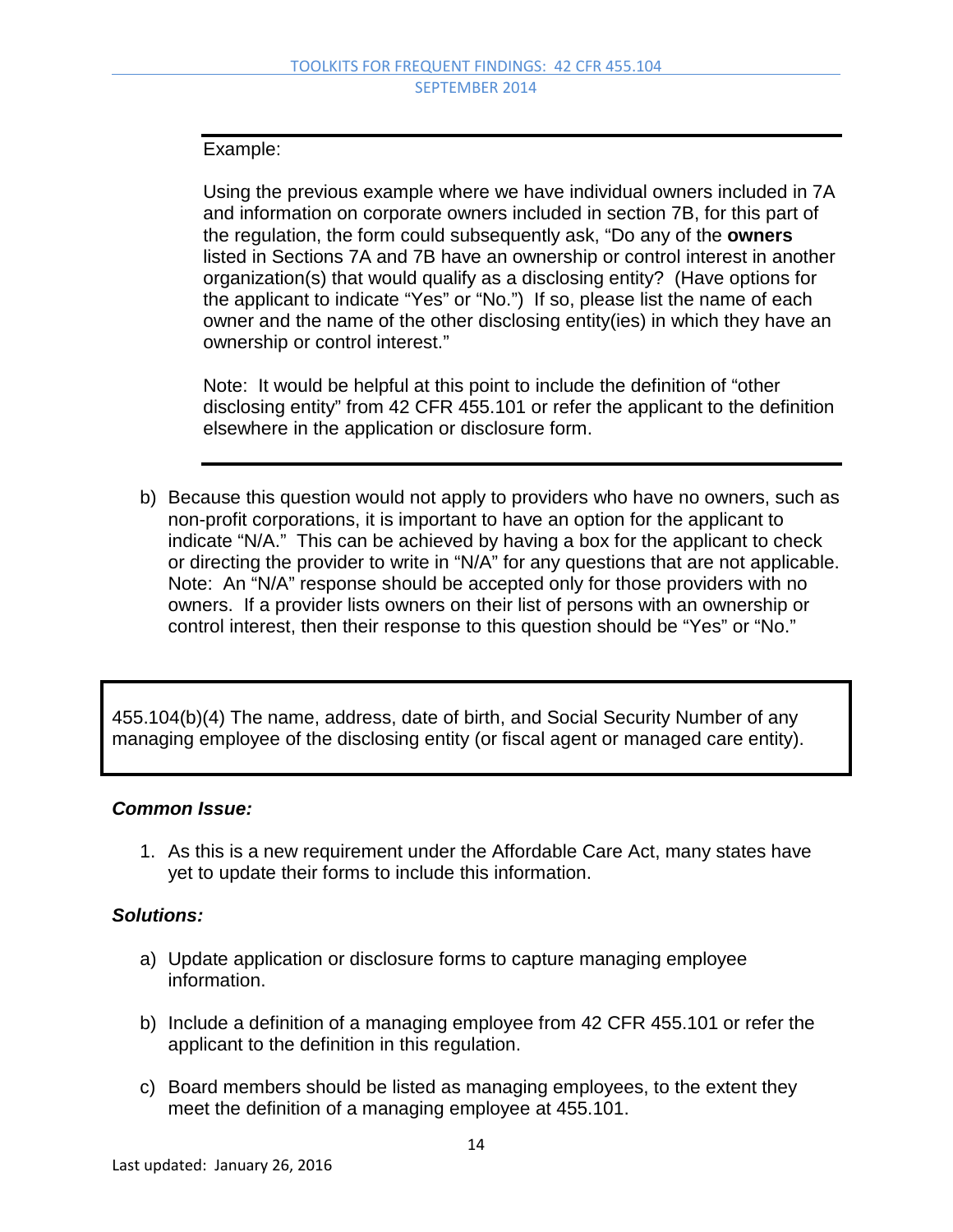d) Note: Managing employees do not need to be listed as persons with an ownership or control interest, so subsequent questions related to subcontractors and familial relationships do not apply to managing employees.

455.104(c) *When the disclosures must be provided.*

This section addresses the timeliness for collecting disclosures. This subpart is further subdivided to specify the required timing of disclosures for providers and disclosing entities, fiscal agents, and managed care entities, respectively. The regulation specifies that providers in primary care case management (PCCM) programs must comply with the provisions for providers and disclosing entities, even though they are normally considered as operating within a managed care model, and are included within the definition of "managed care entity" in 42 CFR 455.101.

It should be noted that each of the subparts describes below states that disclosures must be obtained "at any of the following times," which means that these disclosures are due at **each** of the listed times, when applicable.

455.104(c)(1) *Disclosures from providers and disclosing entities.* Disclosure from any provider or disclosing entity is due at any of the following times:

- (i) Upon the provider or disclosing entity submitting the provider application.
- (ii) Upon the provider or disclosing entity executing the provider agreement.
- (iii) Upon request of the Medicaid agency during the re-validation of enrollment process under § 455.414.
- (iv) Within 35 days after any change in ownership of the disclosing entity.

Our reviews have found that all states are familiar with and have implemented processes for obtaining disclosures of ownership and control from their providers and other disclosing entities at the time of enrolling with the SMA, at re-validation of enrollment, and within 35 days of any change in ownership. Any issues identified are related to the quality and/or quantity of the information collected as described throughout this document.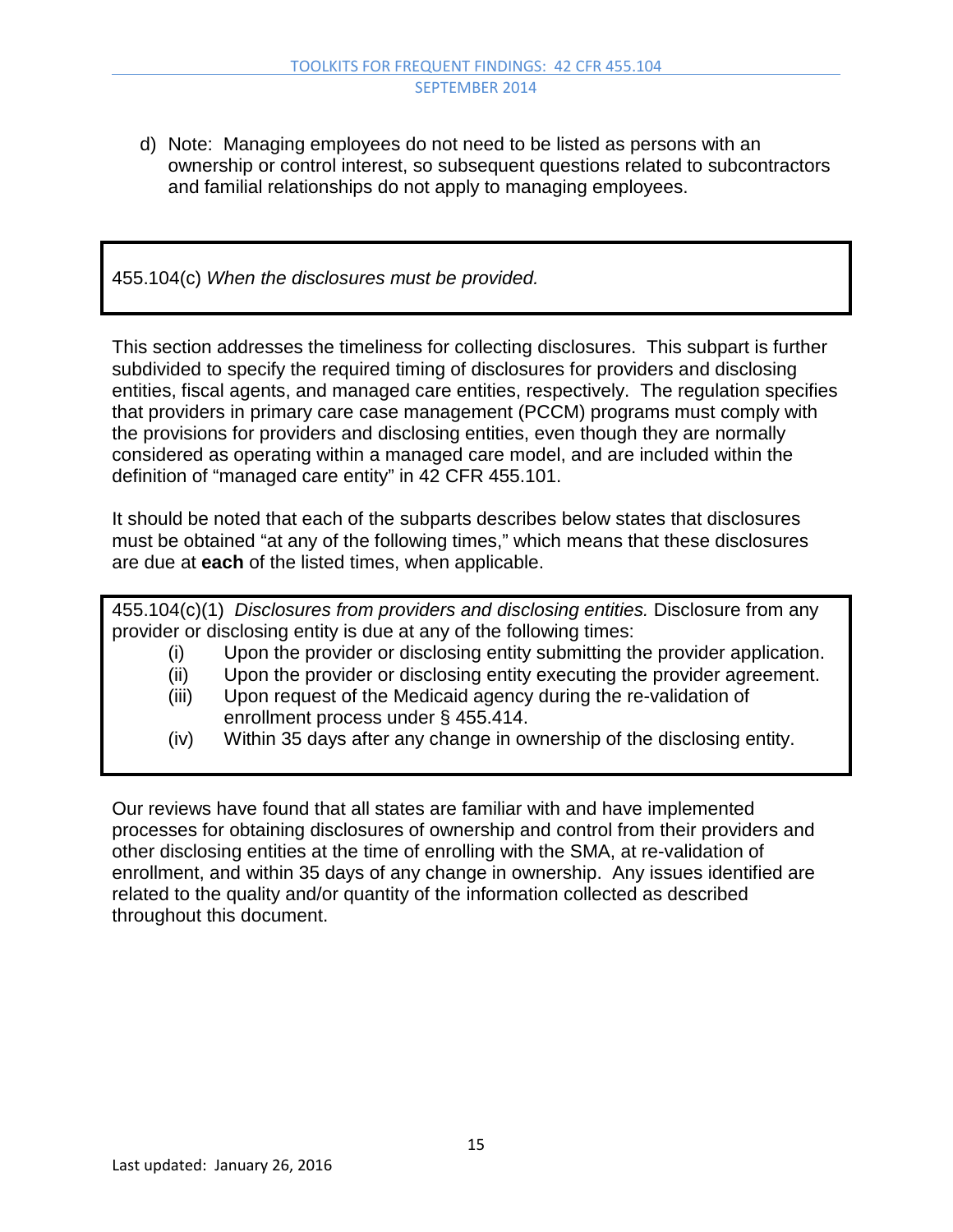455.104(c)(2) *Disclosures from fiscal agents.* Disclosures from fiscal agents are due at any of the following times:

- (i) Upon the fiscal agent submitting the proposal in accordance with the State's procurement process.
- (ii) Upon the fiscal agent executing the contract with the State.
- (iii) Upon renewal or extension of the contract.
- (iv) Within 35 days after any change in ownership of the fiscal agent.

### *Common Issue:*

• Some states are not collecting disclosures of persons with an ownership or control interest in their fiscal agents (where applicable) at any of the time periods mentioned in the regulation. Two reasons for this are that the state was unaware of the need to collect disclosures from its fiscal agent and/or, as mentioned earlier, a different component within the SMA (or even outside the SMA) is responsible for procuring state contracts, and this department may not be aware of 455.104 requirements and the need to collect disclosures prior to or at the time of executing a contract.

- a) Require vendors to submit disclosures in their proposal to contract with the state. This practice allows the state the opportunity to conduct exclusion checks on all key parties and to use this information to screen potential vendors.
- b) If the state failed to obtain disclosures as part of the proposal process, or in states where there is no proposal process, then the state would need to obtain the disclosures prior to executing the contract. If disclosures were obtained earlier, then it would be important to confirm whether there were any changes in the disclosures of persons with an ownership or control interest between the time the vendor had submitted its proposal and the state executed its contract.
- c) If/when the state renews a contract with its fiscal agent or extends the current contract, the state should have the fiscal agent submit new disclosures of persons with ownership or control or confirm that there have been no changes.
- d) Include contract language that requires the fiscal agent to notify the state within 35 days of a change in ownership of the fiscal agent and to disclose all persons with an ownership or control interest in the new owner.